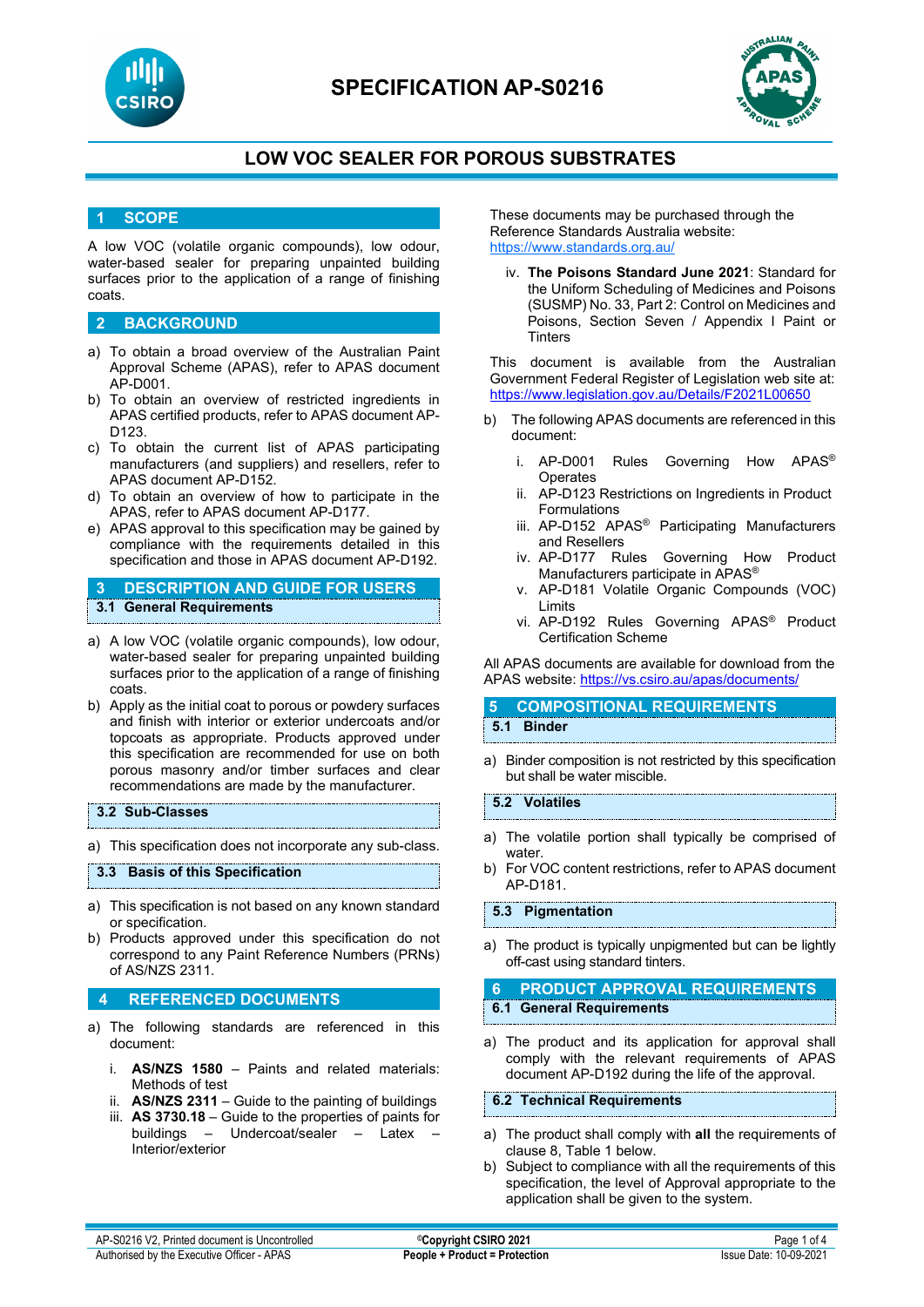



# **LOW VOC SEALER FOR POROUS SUBSTRATES**

### **6.3 Health and Safety Requirements**

- a) The manufacturer's Safety Data Sheet (SDS) must be studied closely prior to using the product and complied with during use of the product.
- b) Products intended for sale in Australia shall comply with all the requirements of the SUSMP. Products intended for sale in other countries shall comply with all local WHS and environmental requirements.
- c) The product shall comply with all requirements of clause 6.3 and 6.4 of APAS document AP-D192.

### **7 APPENDIX A**

**Adhesion to Porous Substrates**

#### **7.1 Scope:**

This Appendix outlines the method to be used to assess the level of adhesion to porous substrates.

#### **7.2 Principle:**

The test paint is applied to commercially available set plaster, allowed to dry before assessing adhesion using standard test methods.

#### **7.3 Equipment:**

- i. Approximately 500 mm of commercially available set plaster cornice preferably with at least a portion of flat section profile
- ii. Block applicator approximately 75 mm width capable of delivering  $175 \pm 15$  µm wet paint film
- iii. Scalpel or another sharp cutting implement

#### **7.4 Procedure:**

Care shall be taken that the proposed test surface of the set plaster is not **prepared** in any way by dusting, wiping, abrading or any other means that may remove any loose surface layer.

Due to varying degrees of absorption into the substrate, the 175 µm wet film build is largely nominal and selected to ensure there is sufficient to penetrate as well as leaving a suitable film to receive the next coat.

- Apply 160 180  $\mu$ m wet film build of the test paint.
- ii. Allow the test paint to dry 7 days at routine laboratory conditions.
- iii. Using method AS/NZS 1580.408.4 and a series of incisions spaced 2mm apart, assess the adhesion.

#### **7.5 Reporting:**

Report the rating.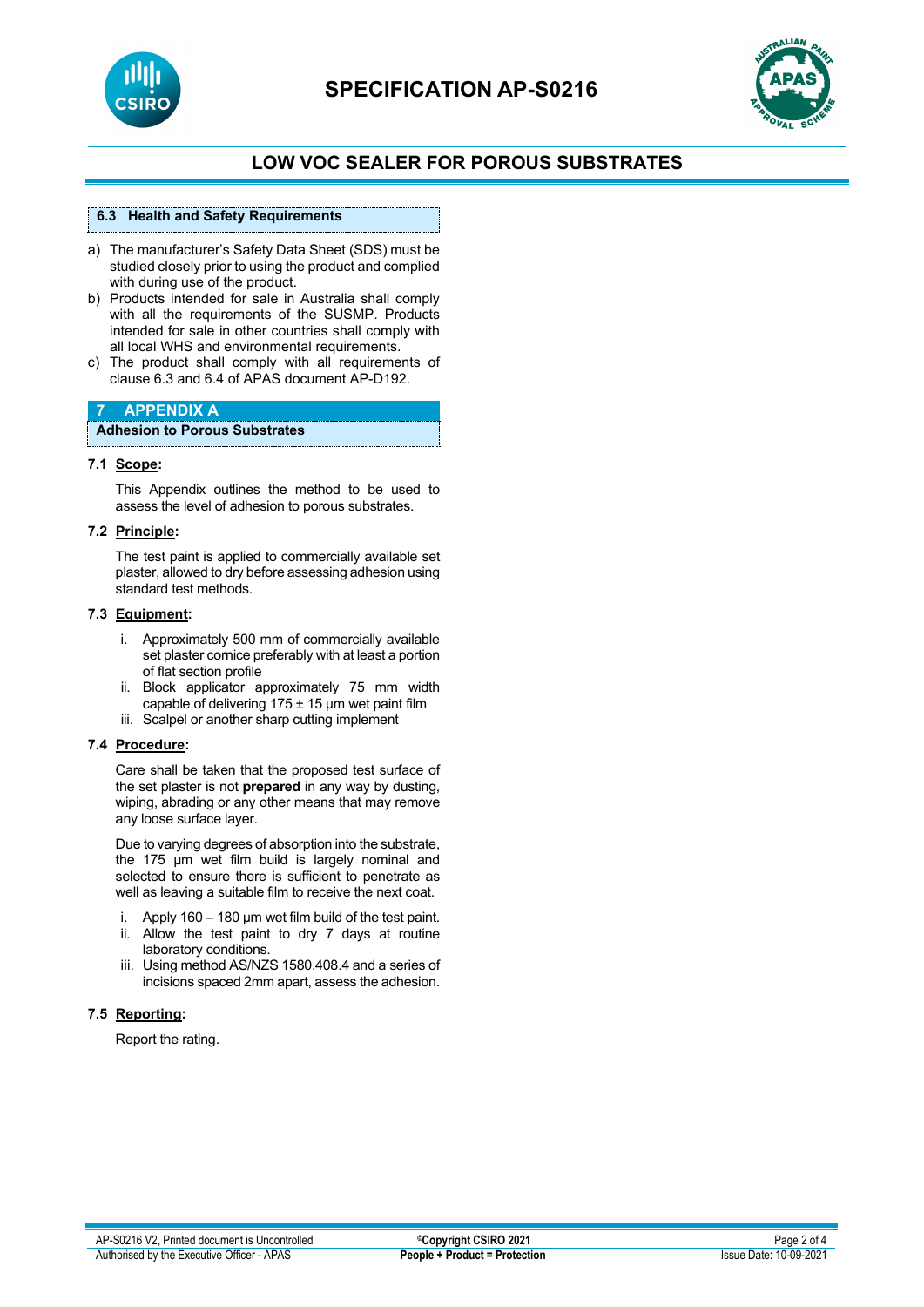

# **SPECIFICATION AP-S0216**



# **LOW VOC SEALER FOR POROUS SUBSTRATES**

## **8 TABLE 1: PERFORMANCE PROPERTIES**

| <b>TEST</b>                                                | <b>AS/NZS</b><br>1580<br><b>METHOD</b> | <b>REQUIREMENTS</b>                                                                                                                                                                                                                       |  |  |
|------------------------------------------------------------|----------------------------------------|-------------------------------------------------------------------------------------------------------------------------------------------------------------------------------------------------------------------------------------------|--|--|
| <b>Wet Paint Tests</b>                                     |                                        |                                                                                                                                                                                                                                           |  |  |
| <b>Condition in Container</b>                              | 103.1                                  | Free of gel, skin, foreign and coarse particles.<br>Using manual stirring, capable of being returned to a smooth, uniform<br>consistency with minimal effort.                                                                             |  |  |
| <b>Fineness of Grind</b>                                   | 204.1                                  | $\leq 50$ µm.                                                                                                                                                                                                                             |  |  |
| Viscosity                                                  | 214.3                                  | $0.05 - 0.2$ Pa.s.                                                                                                                                                                                                                        |  |  |
| Storage Stability - 18 months at<br>ambient lab conditions | 211.1<br>211.2                         | Settlement $\geq 6$ .<br>Uniform consistency.                                                                                                                                                                                             |  |  |
| Storage Stability - 14 days at 50 $\pm$<br>3°C             | 211.2                                  | Uniform consistency.                                                                                                                                                                                                                      |  |  |
| <b>Application Properties</b>                              | 205.1<br>205.2<br>205.3<br>205.4       | No runs, sags, streaks or excessive roughness or grittiness using all<br>test methods listed.                                                                                                                                             |  |  |
| Odour                                                      |                                        | The paint shall not exhibit any offensive or irritating odour during<br>application or drying and shall be substantially free from odour after<br>air drying for 24 hours.                                                                |  |  |
| Equipment Clean-up                                         |                                        | At the completion of the application tests, the equipment shall be<br>readily cleaned with water and detergent.                                                                                                                           |  |  |
| <b>Recoating Properties</b>                                | 603.1                                  | After 4 hours drying time under routine lab conditions, AS1580.101.5,<br>a freshly applied coat of the product shall not show any working up of<br>the surface.<br>The surface shall be free of wrinkling, frying and visible defects and |  |  |
|                                                            |                                        | shall be of uniform colour, gloss and general appearance.                                                                                                                                                                                 |  |  |
| <b>VOC Content</b>                                         | <b>APAS</b><br>AP-D181                 | Refer to APAS document AP-D181 for method and limits.<br>If the APAS specification is not listed on AP-D181, a declaration of<br>VOC content is still required.                                                                           |  |  |
| <b>Dry Film Tests</b>                                      |                                        |                                                                                                                                                                                                                                           |  |  |
| Hard Dry Time                                              | 401.6                                  | $\leq 6$ h.                                                                                                                                                                                                                               |  |  |
| Coalescence                                                | 409.2                                  | No visible cracking shall be evident.                                                                                                                                                                                                     |  |  |
| Mudcracking                                                | 409.1                                  | No visible cracking shall be evident.                                                                                                                                                                                                     |  |  |
| <b>Sealing Properties</b>                                  | AS3730.18,<br><b>Clause 5.5.6</b>      | Gloss difference not greater than 10 units $@60°$ .                                                                                                                                                                                       |  |  |